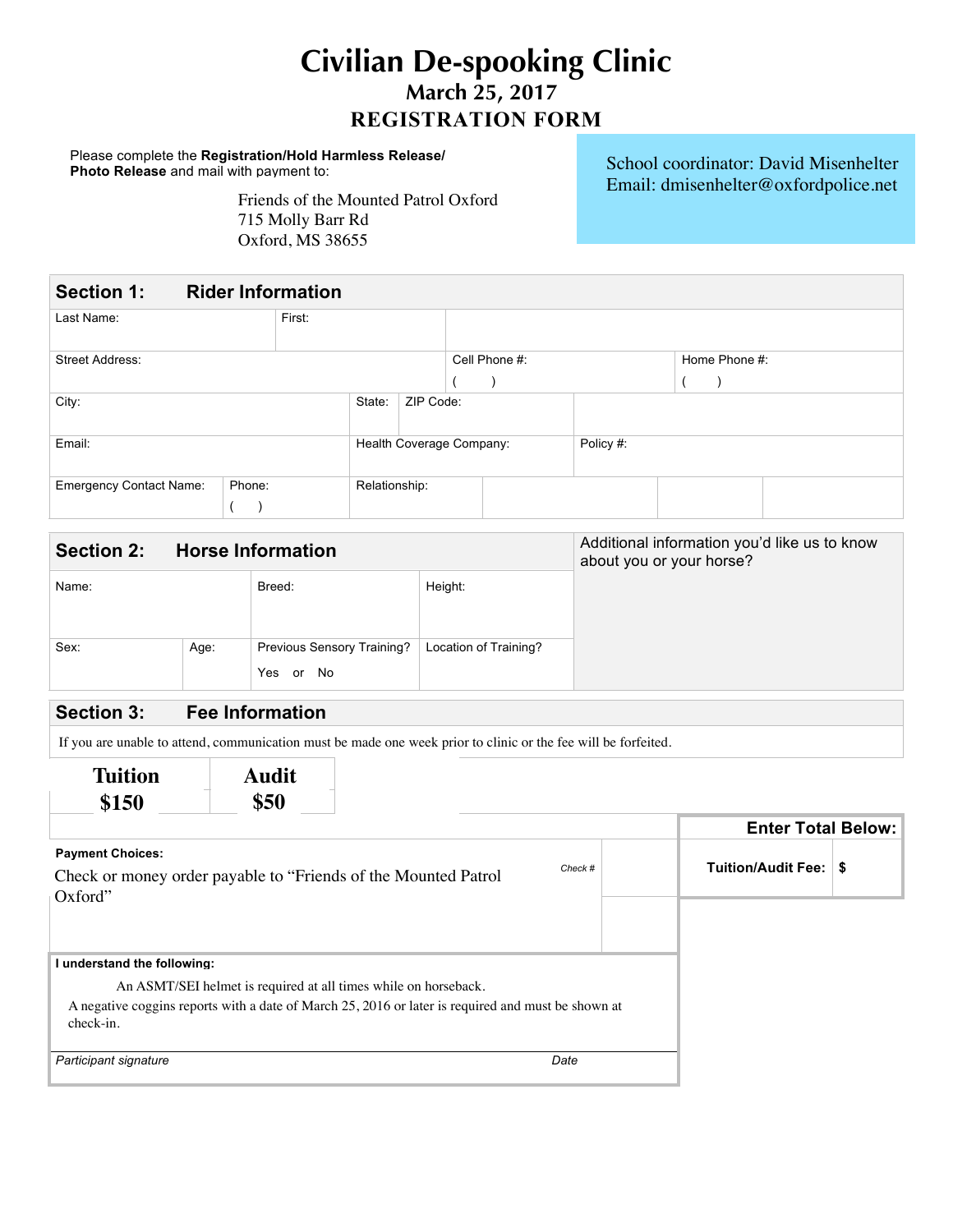## **Photo Release**

**I consent that any photographs, video, film, and other pictures furnished by me, or taken of me in connection with my training with the Oxford Police Department Mounted Unit or at any Oxford Police Mounted function or its students participate, can be used for publicity, promotion, television, and/or commercial use.**

 **I hereby release to the Oxford Police Department and/or Friends of the Mounted Patrol Oxford all rights to use such photographs, video, film, and other pictures, and to use my name in connection there-with, and I waive any and all compensation in regard there to.**

**Signature: \_\_\_\_\_\_\_\_\_\_\_\_\_\_\_\_\_\_\_\_\_\_\_\_\_\_\_**

**Date: \_\_\_\_\_\_\_\_\_\_\_\_\_\_\_\_\_\_\_\_\_\_\_**